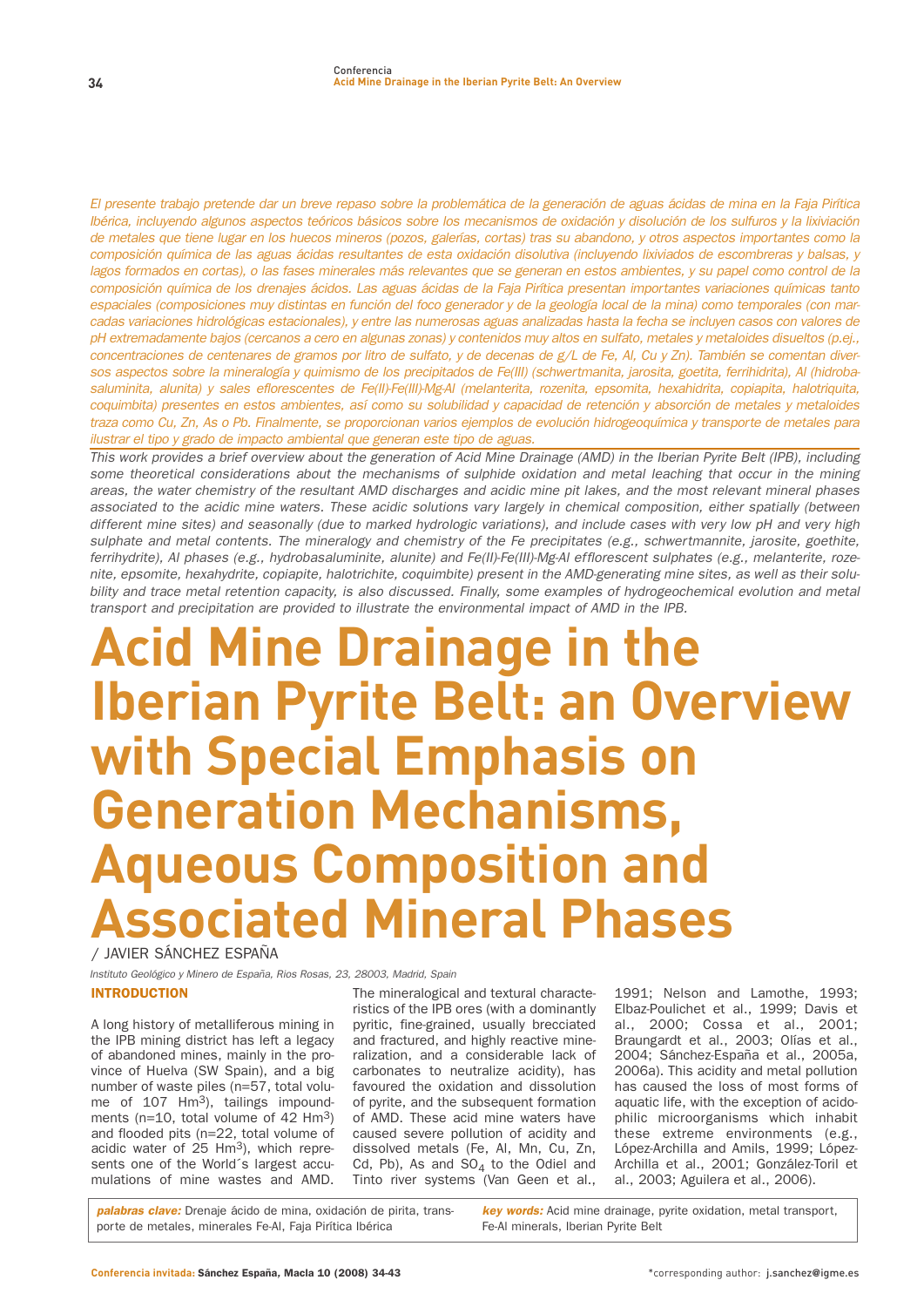**This paper provides an overview about the AMD problem in the IPB district, mainly from a geochemical and mineralogical perspective. It firstly reports some basic features about the oxidation of pyrite, the main geochemical process responsible for the generation of AMD, and about the microorganisms that catalyze this process in shafts, galleries, piles, tailings and pits. Secondly, the composition of AMD typically found in the IPB, as well as the mineralogy and chemistry of mineral phases associated to the acid mine waters, are also discussed.**

# THEORETICAL CONSIDERATIONS

# **Fundamentals of pyrite oxidation**

**The oxidative dissolution of pyrite is one of the most extensively studied geochemical processes on the Earth surface, althought it is not yet fully understood (e.g., Nordstrom and Alpers, 1999a; Ehrlich, 2002). The reaction which classically describes the oxidation of pyrite in the presence of oxygen and water is (Singer and Stumm, 1970):**

$$
FeS_{2(s)} + 3.5 O_2 + H_2O \rightarrow
$$
  
 
$$
Fe^{+2} + 2 SO_4^{-2} + 2 H^+ (1)
$$

**The formed ferrous iron is then usually oxidized to Fe+3 by the reaction:**

$$
14 \text{ Fe}^{+2} + 3.5 \text{ O}_2 + 14 \text{ H}^+ \rightarrow
$$
  

$$
14 \text{ Fe}^{+3} + 7 \text{ H}_2\text{O} \tag{2}
$$

**A critical factor in the oxidation of pyrite and the generation of acid mine waters is that Fe+3 is able to oxidize pyrite under anoxic subaqueous conditions at a much faster rate than does molecular oxygen, according to the reaction (Garrels and Thompson, 1960; McKibben and Barnes, 1986):**

$$
FeS_{2(s)} + 14 Fe^{+3} + 8 H_2O \rightarrow
$$
  
15 Fe<sup>+2</sup> + 2 SO<sub>4</sub><sup>-2</sup> + 16 H<sup>+</sup> (3)

**Because at pH<3.5, reaction (2) is orders of magnitude slower than reaction (1), the oxidation of Fe+2 by oxygen is usually considered the rate-limiting step in pyrite oxidation (Singer and Stumm, 1970). However, the presence of acidophilic bacteria such as** Acidithiobacillus ferrooxidans and Leptospirillum ferrooxidans **greatly accelerate (by a factor of around 106) the abiotic oxidation rate (Singer and Stumm, 1970; Nordstrom and Alpers, 1999a), thus maintaining a high concentration of ferric iron in the system.**

**The overall process resulting from the**

**combination of reactions** (2) **and** (3) **is traditionally known as the "propagation cycle" (Singer and Stumm, 1970), and along with reaction** (1) **depicts a model by which pyrite oxidation initially starts by reaction** (1) **with oxygen as the oxidant at near-neutral pH conditions, and as pH decreases to about 4 the oxidation of pyrite proceeds through reaction** (3)**. Oxygen will always be required to replenish the supply of ferric iron according to reaction** (2)**, so that the overall rate of pyrite oxidation in a tailings or waste pile or in a mine will largely depend on the overall rate of oxygen transport by advection and diffusion (Nordstrom and Alpers, 1999a; Ritchie, 2003).**

#### **The concept of bioleaching: direct vs. indirect mechanism**

**The mechanisms by which acidophilic chemolithotrophic microorganisms obtain energy by oxidizing sulphidic minerals have been controversial for many years (Ehrlich, 2002). Two basic mechanisms, concerning the relative relationship between the mineral substrate and the microbial catalyst, the direct and the indirect attack, have been considered (Sand et al., 2001; Schippers et al., 1996; Schippers and Sand, 1999). In the direct attack, microorganisms solubilize mineral sulphides by attaching to their surface, facilitating an enzymatic oxidation by channelling electrons from the mineral to an appropriate electron acceptor (respiration). In the indirect attack, microorganisms are mainly involved in the regeneration of ferric iron, a strong oxidant, in the solution. This soluble ferric iron is responsible for the oxidation of exposed sulphidic minerals and other reduced compounds. The demonstration that ferric iron present in the cell envelop and/or the exopolymers of bioleaching microorganisms is responsible for the electron transfer from the sulphidic minerals to the electron transport chain (Gehrke et al., 1995), has clarified the situation. Based on this observation, Sand and coworkers proposed that because ferric iron is ultimately responsible for the oxidation of metal sulphides in both the direct and the indirect attack, there is no basic difference between these mechanisms. The difference seems to exist at the level of the chemical attack, which is dependent on the structure of the mineral substrates (Schippers et al., 1996; Schippers and Sand, 1999; Sand et al., 2001). Some metal sulphi**des, like pyrite (and also MoS<sub>2</sub> and WS<sub>2</sub>), which can only be oxidized by **ferric iron, undergo oxidation through the so-called thiosulfate mechanism,**

**with sulphate as the main product (Schippers and Sand, 1999; Sand et al., 2001):**

$$
FeS_{2(s)} + 6 Fe^{+3} + 3 H_2O \rightarrow
$$
  
\n
$$
S_2O_3^{-2} + 7 Fe^{+2} + 6 H^+ \qquad (4)
$$
  
\n
$$
S_2O_3^{-2} + 8 Fe^{+3} + 5 H^+O \rightarrow
$$

$$
S_2O_3^2 + 8 \text{ Fe}^{+3} + 5 \text{ H}_2O \rightarrow
$$
  
2 
$$
SO_4^2 + 8 \text{ Fe}^{+2} + 10 \text{ H}^+ \quad (5)
$$

**Most metal sulphides (including ZnS, CuFeS2 and PbS) are susceptible to a proton acid attack as well as to ferric iron oxidation. They are oxidized through the so-called polysulphide mechanism (Schippers and Sand, 1999; Sand et al, 2001):**

$$
MS + Fe^{+3} + H^{+} \rightarrow
$$
  

$$
M^{+2} + 0.5 H_{2}S_{n} + Fe^{+2} (n \ge 2) (6)
$$

$$
0.5 H2Sn + Fe+3 \rightarrow
$$
  
0.125 S<sub>8</sub> + Fe<sup>+2</sup> + H<sup>+</sup> (7)

**The produced elemental sulfur can be further oxidized to sulfuric acid:**

$$
0.125 S_8 + 1.5 O_2 + H_2O \rightarrow
$$
  

$$
SO_4^{-2} + 2 H^+ \quad (8)
$$

**Although microbes do attach to sulphide mineral surfaces and can oxidize them (e.g., Edwards et al., 1998), it is generally accepted that the soluble ferric iron produced by microbial oxidation is responsible for the oxidation of other sulphides common in waste piles or tailings.**

**Thus, this model proposes that the principal microbial function in AMD systems during sulphide bioleaching is to keep the FeIII ions in an oxidized state and to generate sulphuric acid biologically to supply protons for hydrolysis attack. Based on laboratory experiments, Schippers and Sand (1999) estimated that up to 16% of the total sulphur released during pyrite oxidation was elemental sulphur (the rest being mainly SO4 -2), whereas the oxidation of other sulphides like sphalerite, chalcopyrite or galena can result in the production of between a 92% and nearly a 100% of native sulphur, and only trace amounts of sulphate and polythionates**  $(S_4O_6^{-2}, S_5O_6^{-2}).$ 

**Finally, Schippers et al. (1996) have demonstrated that the bacterial species involved in pyrite oxidation is a determining factor as regards to the sulphur species generated during the cyclic (indirect) leaching mechanism. Thus, in the case of pyrite bioleaching by Leptospirillum ferrooxidans, an organism without sulphur-oxidizing capicity,**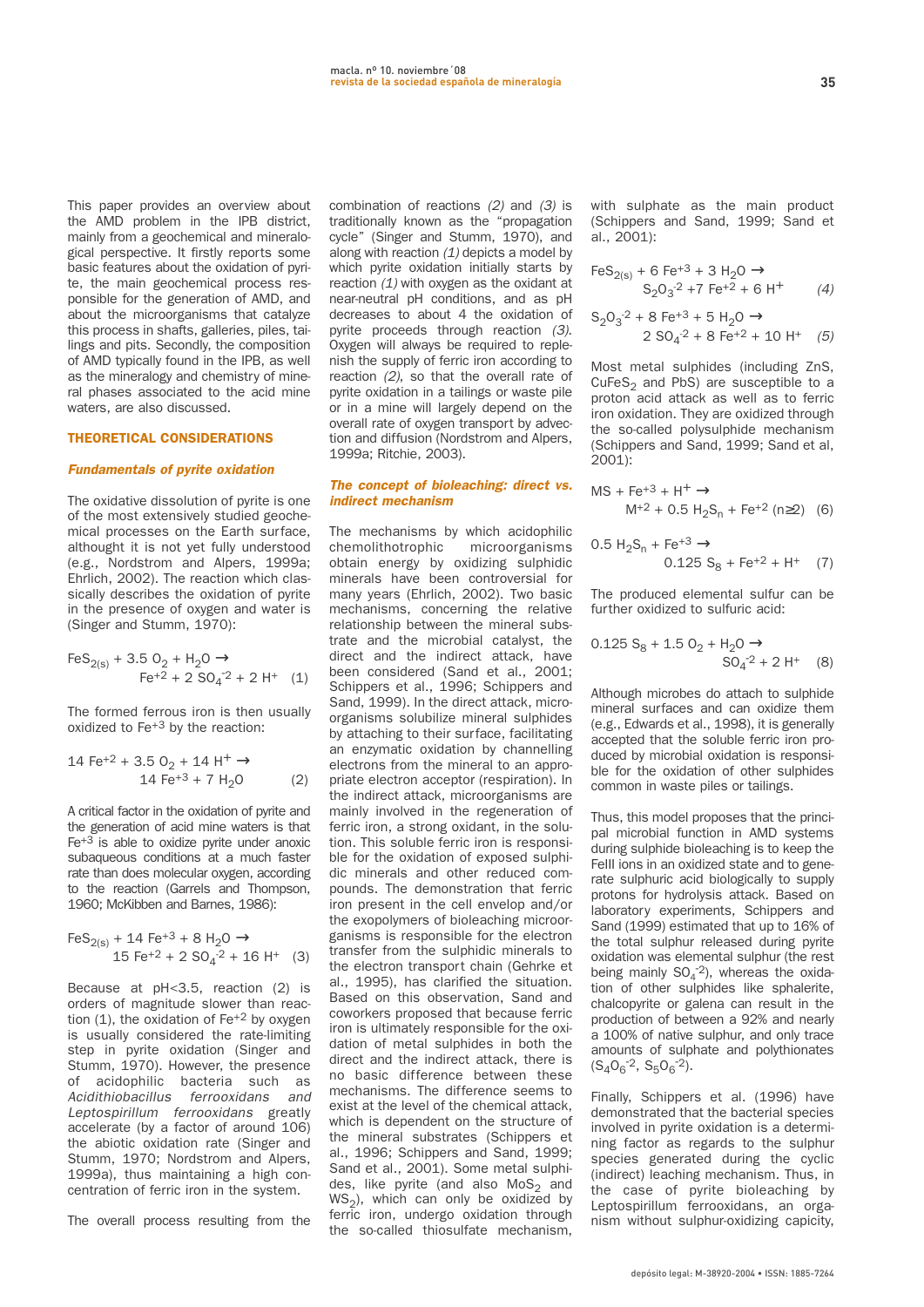**besides the production of tetra- and pentathionate, a detectable accumulation of elemental sulphur may occur, whereas in the case of** Acidithiobacillus ferrooxidans**, only small amounts of elemental sulphur are detectable because of the microorganism's capacity to oxidize sulphur compounds.**

### **"Iberian" microbes involved in pyrite and Fe(II) oxidation**

**The microbiological findings carried out until now in the acidic mine waters of the Iberian Pyrite Belt (e.g., López-Archilla and Amils, 1999; López-Archilla et al., 2001; González-Toril et al., 2003; Aguilera et al., 2006) have been mainly centered on the microbial (prokaryotic and eukaryotic) communities of the Tinto and (in a lesser extent) the Odiel river systems, which are both highly acidic (average pH values of around 2 and 3.5, respectively) and present metal contents in the order of hundreds to a few thousands mg/L. The ironoxidixing, acidophilic, prokaryotic community of these waters is dominated by** Acidithiobacillus ferrooxidans and Leptospirillum ferroxidans**, two microorganisms that have been extensively studied in mine drainage environments, along with a minor presence of** Acidiphilium **spp. These microorganisms have been also found in pit lakes of the IPB such as San Telmo (Sánchez-España et al., 2007c) or Corta Atalaya (D.B. Johnson, University of Bangor, pers. com.). A study conducted in acidic effluents draining several mines (Sánchez-España et al., 2007) has revealed that these acidophilic microbes oxidize Fe(II) at field rates of about 10-7 mol L-1 s-1.**

**Johnson (2006) studied the microbiology of an acidic and thixotrophic mine pond in Sao Domingos (Portugal) and reported an ecosystem composed of** L. ferrooxidans, Ferrimicrobium spp. **and** At. Ferrooxidans. **Rowe et al. (2007) have studied the microbiology of an acidic effluent (pH 2.5-2.7) draining an old cementation channel in Tharsis mine and found a complex community dominated by** Acidithiobacillus ferrooxidans **in the mine water, and by the heterotrophic acidophilic bacteria** Acidobacteriacae **and** Acidiphilium spp. **in the streamer growths, along with sulfidogenic bacteria in the lowest depths of the streamers.**

**More recently, Sánchez-España et al. (in press) have described the microbiological composition of an extremely acidic (pH 0.61-0.82) and hypersaline (e.g., 134 g/L SO4 -2, 74 g/L Fe, 7.5 g/L Al, 3 g/L Mg, 2 g/L Cu, 1 g/L Zn) leachate which seeps from a pyrite pile in San Telmo mine (Huelva, SW Spain). This ultra-concentrated water accumulated in**



fig 1. Examples of acid mine drainage generation in mines sites of the Iberian Pyrite Belt: (a) Esperanza mine portal (pH 2.6); (b)<br>Lomero mine portal (pH 2.9); (c) Seepage from a waste pile in AznatoSliar; (d) The acidic

**evaporative pools and formed crystals of** Zn-rich melanterite (Fe<sup>+2</sup>SO<sub>4</sub>·7H<sub>2</sub>O). The **microbiological investigation has revealed a surprisingly high biomass (1.4x106 cells mL-1) and an exotic ecosystem composed of acidophilic, Fe-oxidizing archaea (mainly** Ferroplasma spp.**, representing 52% of the microbial population), and minor numbers of acidophilic bacteria (including** Leptospirillum spp. **(3.2%),** Acidithiobacillus spp. **(1.6%), and** Alfaproteobacteria **(2.8%), which is only comparable to those reported in similar waters with pH 0.5-1.0 from Iron Mountain, California (Edwards et al., 1999, 2000; Druschel et al., 2004).**

### AQUEOUS CHEMISTRY OF ACID MINE DRAINAGE IN THE IBERIAN PYRITE BELT

#### **Effluents from piles, tailings and mine portals**

**In a previous paper, Sánchez-España et al. (2005a) studied 64 AMD discharges from 25 different mines of the IPB. These AMD-** **generating mine sites included waste rock piles (50%), mine adits (30%), tailings impoundments (10%), mine holes (7%), and mine pit lakes (3%) located in some of the largest and most important deposits of the IPB (Río Tinto, Tharsis, La Zarza, San Telmo, Sotiel-Almagrera) and many others of medium size (Lomero-Poyatos, San Miguel, Cueva de la Mora, Aguas Teñidas, Concepción, San Platón, Poderosa, Tinto-Sta Rosa). Some examples of mine drainage systems of the Iberian Pyrite Belt are illustrated in** Figure 1**.**

**The physico-chemical data reported for these acidic effluents suggested a highly variable nature as regards to seasonal continuity (permanent, seasonal or ephemeral drainage), water volume (0.1-220 L/s), acidity (200-30000** mg/L CaCO<sub>3</sub> eq.), redox conditions **(Eh=400-800 mV), electric conductivity (EC=1000-24000 mS/cm), dissolved O<sub>2</sub>** content (anoxic to O<sub>2</sub>-saturated), or **dissolved Fe(II) to total iron ratio (Fe(II)/Fetot=0.1-1).**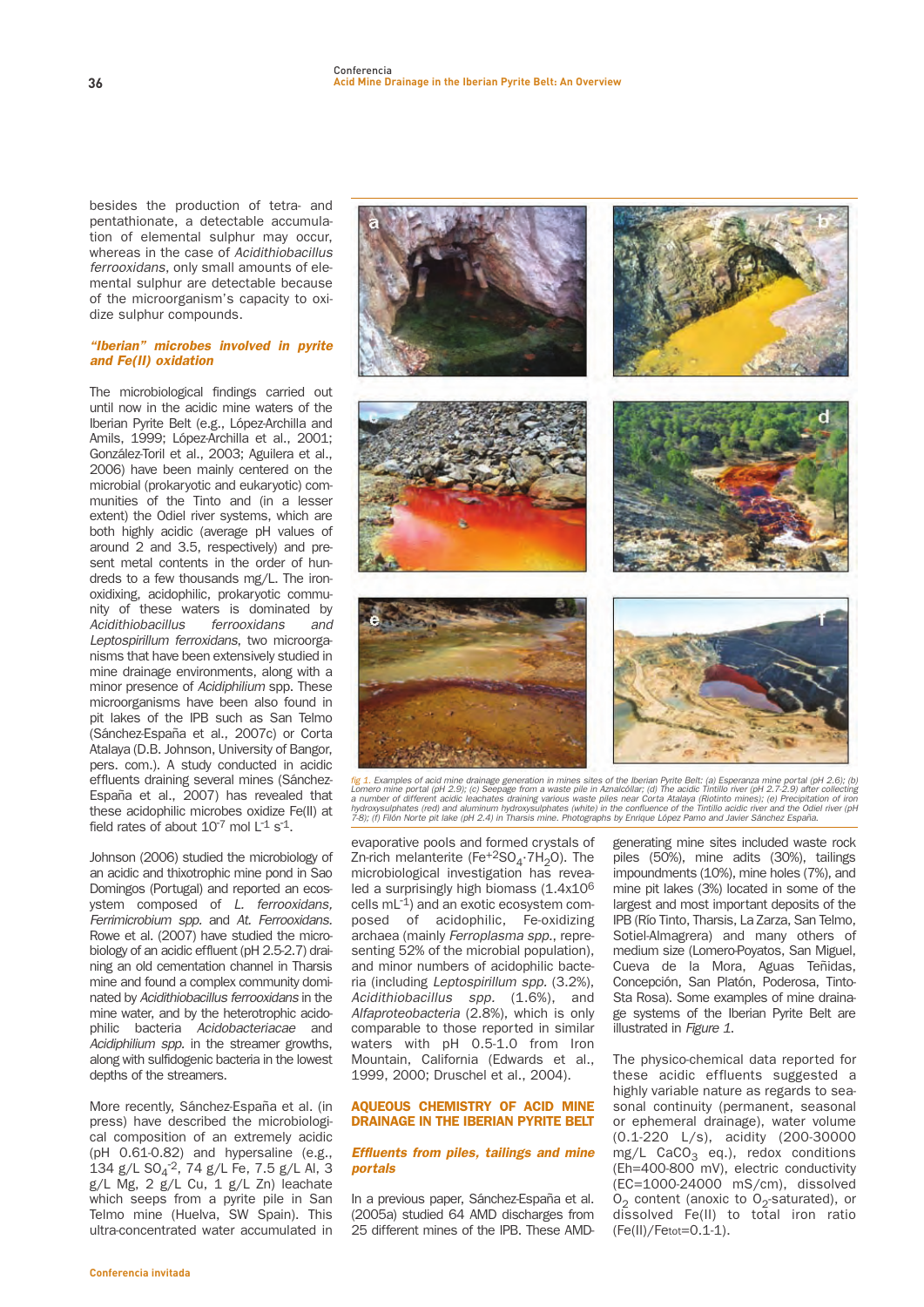| Parameter      | <b>Units</b> | Acid mine drainage   |                          | Acidic mine pit lakes |                                                |
|----------------|--------------|----------------------|--------------------------|-----------------------|------------------------------------------------|
|                |              | Average <sup>a</sup> | Extreme case b           |                       | Average <sup>c</sup> Extreme case <sup>d</sup> |
| pH             | S.U.         | 2.7                  | 0.82                     | 2,6                   | 1.2                                            |
| T              | ºC           | 21                   | 16.5                     | 23                    | 24                                             |
| <b>EC</b>      | mS/cm        | 7.9                  |                          | 5.3                   | 55.6                                           |
| Eh             | m            | 627                  | 625                      | 782                   | 584                                            |
| D <sub>O</sub> | mg/L         | 3.8                  | $\overline{\phantom{a}}$ | 7.6                   | $\Omega$                                       |
| DO             | % sat.       | 42                   |                          | 93                    | $\Omega$                                       |
|                |              |                      |                          |                       |                                                |
| $SO_4$         | mg/L         | 7.460                | 134.200                  | 4.000                 | 41.900                                         |
| Na             | mg/L         | 32                   | 37                       | 31                    | 78                                             |
| K              | mg/L         | 3                    | 130                      | $\overline{2}$        | 12                                             |
| Mg             | mg/L         | 414                  | 3.036                    | 357                   | 1.957                                          |
| Ca             | mg/L         | 162                  | 137                      | 180                   | 286                                            |
| Fet            | mg/L         | 1.494                | 74,215 (1)               | 332                   | 36.675                                         |
| Fe(II)         | mg/L         | 801                  | 40,600(2)                | 15                    | 32.500                                         |
| Fe(III)        | mg/L         | 476                  | 28,630(2)                | 312                   | 3.950                                          |
| Al             | mg/L         | 386                  | 7.556                    | 123                   | 1.919                                          |
| Mn             | mg/L         | 37                   | 38                       | 34                    | 128                                            |
| Cu             | mg/L         | 64                   | 1.945                    | 20                    | 1.350                                          |
| Zn             | mg/L         | 169                  | 1.096                    | 31                    | 6.670                                          |
|                |              |                      |                          |                       |                                                |
| As             | $\mu$ g/L    | 2.123                | 303                      | 91                    | 158.730                                        |
| Cd             | $\mu$ g/L    | 490                  | 13.759                   | 102                   | 18.020                                         |
| Co             | $\mu$ g/L    | 3.413                | 2.447                    | 1.100                 | 18.689                                         |
| Cr             | $\mu$ g/L    | 118                  | 52                       | 38                    | 1.295                                          |
| Ni             | $\mu$ g/L    | 1.063                | 3.220                    | 656                   | 5.214                                          |
| Pb             | $\mu$ g/L    | 61                   | 108                      | 122                   | 5.402                                          |
| Th             | $\mu$ g/L    | 23                   | 376                      | 6                     | $\overline{\phantom{a}}$                       |
| ΤI             | $\mu$ g/L    | 27                   | 2.683                    | $\overline{4}$        | ٠                                              |
| U              | $\mu$ g/L    | 64                   | 981                      | $\overline{7}$        | $\frac{1}{2}$                                  |
| V              | $\mu$ g/L    | 65                   | 6.756                    | 27                    | $\overline{\phantom{a}}$                       |

(a) Average chemical composition of 62 AMD waters from 25 mines of the Iberian Pyrite Belt (from Sánchez-España et al., 2005a); (b) Chemical composition of a pyrite leachate in San Telmo mine (taken from Sánchez-España et al., in press); (c) Average chemical composition of 22 acidic mine pit lakes (AML) from the IPB (excluding CA; Sánchez-España et al., 2008); (d) Chemical composition of the Corta Atalaya pit lake (Sánchez-España et al., 2008)

(1) Total iron measured by Atomic Absorption Spectrometry (AAS)

(2) Ferrous and Ferric iron measured on site by reflectance photometry

Chemical composition of acidic mine drainage and acidic mine pit lakes of the Iberian Pyrite Belt (the average value and an extreme case is provided in both cases).

**The chemical composition of these waters is extremely variable, and may include extreme concentrations of dissolved SO4 (up to 44 g/L) and metals (up to 7.7 g/L Fe, 2.6 g/L Al, 2.9 g/L Mg, 1.4 g/L Zn, 435 mg/L Cu and 440 mg/L Mn). Trace elements are also found to be significantly enriched in these acid waters (for example, maximum values of 17 mg/L As, 8 mg/L Cd, 48 mg/L Co, 17 mg/L Ni, and 725** µ**g/L Pb). Also, U and Th, with peak values around 1100 and 400** µ**g/L, respectively, in a waste pile near Corta Atalaya (Riotinto), were unusually concentrated. An average composition of typical AMD from the IPB is given in** Table 1**.**

**In general, these compositions are comprised within the range normally reported for AMD from VMS-type deposits (see Plumlee et al., 1999). The higher SO4 and metal concentrations were usually found in the acid leachates from the waste piles of Corta Atalaya (Riotinto) and Filón Norte (Tharsis), and suggested an important oxidation and subsequent dissolution of pyrite and other sulphides (chalcopyrite, sphalerite, galena, arsenopyrite).**

**Some anomalous exceptions to the reported sulphate and metal concentrations can be eventually found in evaporative pools of ultra-concentrated water seeping from pyrite piles, as described recently in San Telmo mine (Sánchez-España et al.,** **in press). A liquor found in this mine site showed a pH of 0.6 and extreme sulphate (134 g/L) and metal concentrations (e.g., 74 g/L Fe, 7.5 g/L Al, 3 g/L Mg, 1.9 g/L Cu, 1 g/L Zn; Table 1).**

#### **Pit lakes**

**The water chemistry of twenty-two pit lakes of the IPB has been recently reported in Sánchez-España et al. (2008). These pit lakes show surface areas ranging from less than 1 ha (e.g. Angostura, Herrerías) up to 28 ha (e.g., Aznalcóllar), and maximum depths from around 15 m (e.g., Concepción) to more than 100 m (e.g., San Telmo, Los Frailes). The pit lakes of the IPB show a large variety of water compositions, ranging from circumneutral and relatively low metal contents (e.g., Los Frailes pit lake, with pH 7.2, 0.07 mg/L Fe, 1 mg/L Al, 0.01 mg/L Cu, and 30 mg/L Zn) to extremely acidic and metal-enriched solutions (e.g., Corta Atalaya pit lake, with pH 1.2, 36.7 g/L Fe, 1.9 g/L Al, 1.3 g/L Cu and 6.7 g/L Zn; Table 1), with a general pattern of increasing dissolved solids content at decreasing pH. However, with the cited exceptions of Corta Atalaya and Los Frailes, a "typical" pit lake of the IPB shows a pH value around 2.6 (2.2-4.7), total Fe chiefly composed of Fe(III), average values of dissolved SO4 -2 around 4 g/L, and metal contents (average values) in** **the order of 265 mg/L Fe, 123 mg/L Al, 34 mg/L Mn, 20 mg/L Cu, and 31 mg/L Zn, in addition to around 90 µg/L As, 100 µg/L Cd, 1100 µg/L Co, 650 µg/L Ni, and 120 µg/L Pb** (Table 1)**.** 

**The lithology of the rock substrate, with abundance of massive sulphide (especially pyrite) and aluminosilicates, and scarcity of carbonates, is undoubtedly determining the water chemistry of the IPB mine pit lakes. The high contents of Fe and SO4 -2 dissolved in the waters result from the oxidative dissolution of pyrite, whereas the rest of metals are thought to be the result of the subsequent dissolution of sphalerite (source of Zn, and minor Cd), chalcopyrite (source of Cu and Fe), galena (Pb), arsenopyrite (As, Fe), tetrahedrite-tenantite (Fe, Cu, Zn, As, Sb), rhodocrosite (Ca, Mn) and gangue aluminosilicates like feldspars (Al, K, Na, Ca), chlorite (Al, Fe, Mg, Co, Ni) and sericite-muscovite (Al, Na, K). In addition to these primary sources, the dissolution of secondary sulphate salts (see below) must have been another control of the pit lake water chemistry, especially during the initial flooding phases.**

### MINERAL PHASES ASSOCIATED TO AMD: ENVIRONMENTAL SIGNIFICANCE

**As can be deduced from the above stated chemical compositions, iron, aluminum, magnesium and calcium are, by far, the most abundant metals dissolved in AMD (with Fe>Mg**≈**Al>Ca>>Zn>Cu>Mn), so that the minerals that are commonly formed in these AMD environments are chiefly Fe(II), Fe(III), Al, Mg and Ca sulphates and (oxy)hydroxysulphates. Some**



fig 2. XRD patterns of selected Fe(III) and Al precipitates found<br>in AMD of the IPB (compiled from Sânchez-España et al.,<br>2006a,b, with kind permission of Springer Science and<br>Business Media).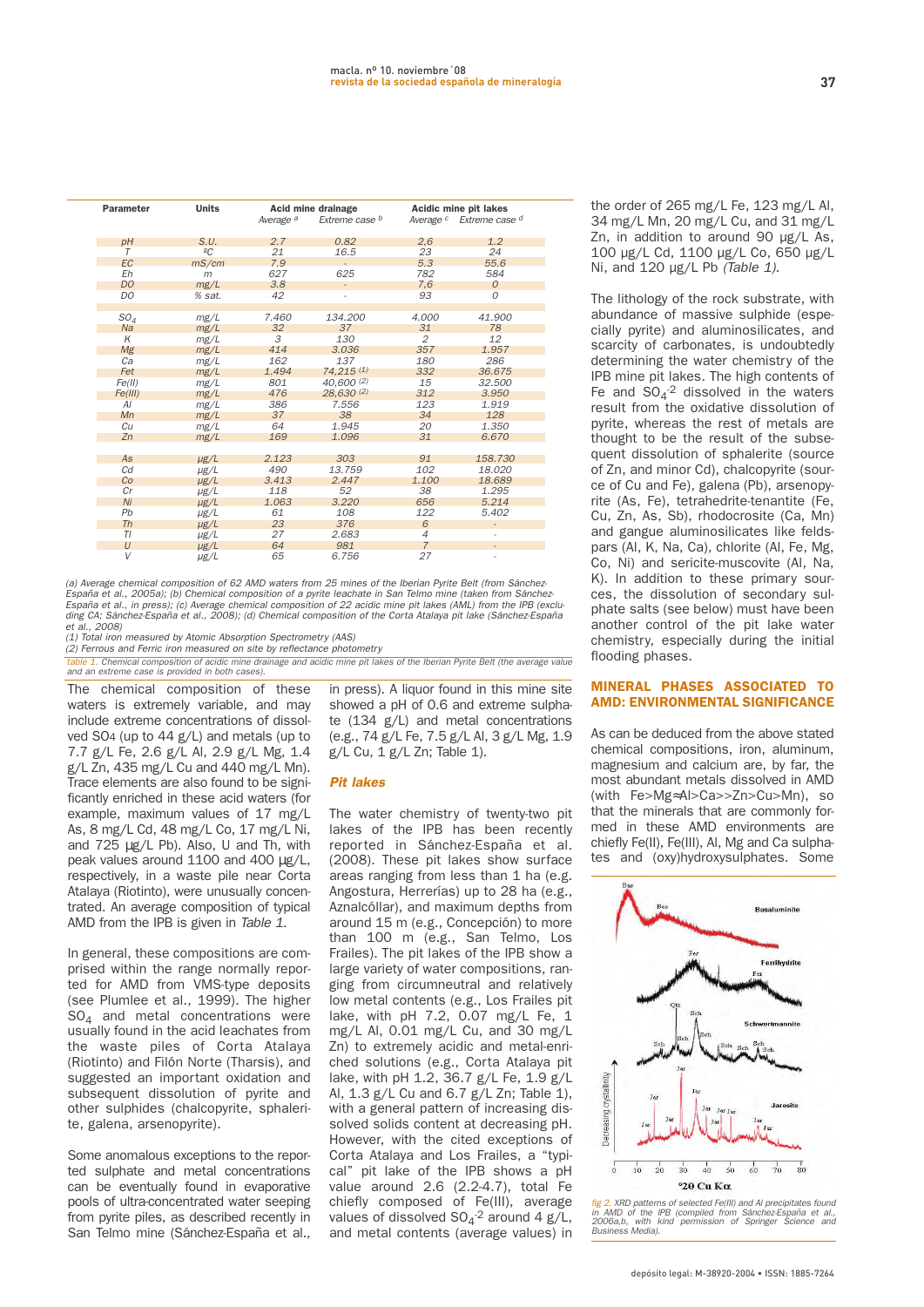| <b>Mineral</b>                       | <b>Formula</b>                                                                                      | pH range*           | <b>Occurrence</b>            | Location                                     | <b>Abundance</b>  |  |  |  |  |  |
|--------------------------------------|-----------------------------------------------------------------------------------------------------|---------------------|------------------------------|----------------------------------------------|-------------------|--|--|--|--|--|
| Soluble iron sulphate salts          |                                                                                                     |                     |                              |                                              |                   |  |  |  |  |  |
| Melanterite                          | $Fe^{+2}SOA \cdot 7H2O$                                                                             | $<1-1.5$            | <b>Efflorescences</b>        | Near pyrite sources                          | Very common       |  |  |  |  |  |
| Rozenite                             | $Fe^{+2}SO_{4} \cdot 4H_{2}O$                                                                       |                     | Efflorescences               | Near pyrite sources                          | Very common       |  |  |  |  |  |
| Szomolnokite                         | $Fe^{+2}SO_4 \cdot H_2O$                                                                            |                     | <b>Efflorescences</b>        | Near pyrite sources                          | Very common       |  |  |  |  |  |
| Copiapite                            | $Fe^{+2}Fe^{+3}$ <sub>4</sub> (SO <sub>4</sub> ) <sub>6</sub> (OH) <sub>2</sub> .20H <sub>2</sub> O | $1.5 - 2.5$         | Efflorescences               | Mining areas and margins of streams          | Verv common       |  |  |  |  |  |
| Coquimbite                           | $Fe^{+3}$ <sub>2</sub> $(SO_4)_3$ · 9H <sub>2</sub> O                                               | $1.5 - 2.5$         | <b>Efflorescences</b>        | Mining areas and margins of streams          | Common            |  |  |  |  |  |
| Rhomboclase                          | $(H_3O)Fe^{+3}(SO_4)_2.3H_2O$                                                                       | $\leq$ 1            | Efflorescences               | Mining areas, evaporative pools              | Rare              |  |  |  |  |  |
| Halotrichite                         | $Fe^{+2}Al_2(SO_4)_4.22H_2O$                                                                        | $1.5 - 2.5$         | <b>Efflorescences</b>        | Mining areas and margins of streams          | Very common       |  |  |  |  |  |
| Other soluble sulphate salts         |                                                                                                     |                     |                              |                                              |                   |  |  |  |  |  |
| Epsomite                             | $MgSO4 \cdot 7H2O$                                                                                  | $2 - 3$             | <b>Efflorescences</b>        | Mining areas, margins of streams, pools      | Very common       |  |  |  |  |  |
| Hexahydrite                          | $MgSO4 \cdot 6H2O$                                                                                  |                     | Efflorescences               | Mining areas, margins of streams, pools      | Very common       |  |  |  |  |  |
| Gypsum                               | $CaSOA \cdot 2H2O$                                                                                  | $1 - 5$             | <b>Efflorescences</b>        | Mining areas, margins of streams, pools      | <b>Ubiquitous</b> |  |  |  |  |  |
| Iron hydroxides/hydroxysulphates     |                                                                                                     |                     |                              |                                              |                   |  |  |  |  |  |
| Jarosite                             | $KFe^{+3}$ <sub>3</sub> (SO <sub>4</sub> ) <sub>2</sub> (OH) <sub>6</sub>                           | $\langle 2 \rangle$ | Efflorescences, precipitates | Highly acidic effluents, pools and pit lakes | Very common       |  |  |  |  |  |
| Natrojarosite                        | $NaFe^{+3}$ <sub>3</sub> (SO <sub>4</sub> ) <sub>2</sub> (OH) <sub>6</sub>                          | $<$ 2               | Efflorescences, precipitates | Highly acidic effluents, pools and pit lakes | Common            |  |  |  |  |  |
| Hydronium jarosite                   | $(H_3O)Fe^{+3}$ <sub>3</sub> (SO <sub>4</sub> ) <sub>2</sub> (OH) <sub>6</sub>                      | <2                  | <b>Efflorescences</b>        | Mining areas                                 | Rare              |  |  |  |  |  |
| Schwertmannite                       | $\bar{F}e^{+3}808(SO_4)(OH)_{6}$                                                                    | $2.5 - 4$           | Fine-grained precipitates    | AMD, AMD-impacted streams, pit lakes         | <b>Ubiquitous</b> |  |  |  |  |  |
| Goethite                             | $\alpha$ -Fe <sup>+3</sup> O(OH)                                                                    | $2.5 - 7$           | Hard crusts                  | AMD. AMD-impacted streams, pit lakes         | Very common       |  |  |  |  |  |
| Ferrihydrite                         | $Fe+35HO8 + 4H_2O$                                                                                  | $5-8$               | Fine-grained precipitates    | Confluences between AMD and streams          | Common            |  |  |  |  |  |
| Aluminum hydroxides/hydroxysulphates |                                                                                                     |                     |                              |                                              |                   |  |  |  |  |  |
| Gibbsite                             | $\gamma$ -Al(OH) <sub>3</sub>                                                                       | $>4.5-5.0$          | Fine-grained precipitates    | Pit lakes, AMD-impacted rivers               | Rare              |  |  |  |  |  |
| Alunite                              | $KAI3(SOA)2(OH)6$                                                                                   | $3.5 - 5.5$         | Efflorescences, precipitates | Mining areas and margins of streams          | Common            |  |  |  |  |  |
| Alunogen                             | $Al_2(SO_4)_3 \cdot 17H_2O$                                                                         | $\leq 1$            | Efflorescences, precipitates | Mining areas                                 | Rare              |  |  |  |  |  |
| Jurbanite                            | $AI(SOA)(OH) \cdot 5H2O$                                                                            | $\lt4$              | Efflorescences, precipitates | Mining areas and margins of streams          | Rare              |  |  |  |  |  |
| <b>Basaluminite</b>                  | $Al_4(SO_4)(OH)_{10} \cdot 5H_2O$                                                                   | $>4.5-5.0$          | Fine-grained precipitates    | Confluences between AMD and streams          | Very common       |  |  |  |  |  |
| Hydro-basaluminite                   | $Al_4(SO_4)(OH)_{10} \cdot 12 - 36H_2O$                                                             | $>4.5-5.0$          | Fine-grained precipitates    | Confluences between AMD and streams          | Very common       |  |  |  |  |  |

\* Common pH range of the acidic waters associated with these mineral phases

**common Fe, Al, Mg and Ca minerals associated to, and precipitating from AMD of the IPB, along with their respective formulae and usual pH ranges of occurrence, are given in** Table 2**. This table includes highly crystalline sulphate salts (e.g., melanterite, rozenite, copiapite, halotrichite) formed by evaporative processes from very acidic brines in small pools or in the margins of AMD-impacted streams, as well as nearly amorphous compounds of Fe(III) (schwertmannite, ferrihydrite) and Al (hydrobasaluminite, basaluminite, gibbsite). Some examples of typical XRD patterns for some of these minerals are provided in** Figure 2**, and the occurrence of several efflorescent sulphates and (oxy)hydroxysulphates is illustrated in** Figure 3**. For a more comprehensive review about the metal oxides, hydroxides, sulphates and (oxy)hydroxysulphates precipitating in AMD environments, the reader is referred to the works of Nordstrom and Alpers (1999a), Jambor et al. (2000), or Bigham and Nordstrom (2000). A compilation of secondary sulphate salts found in the Riotinto mines and river was reported by Buckby et al. (2003), and a list of sulphates and (oxy)hydroxysulphates found in mines and AMD-affected streams of the Odiel fluvial system is given in Sánchez-España et al. (2005a).**

## **Formation of evaporative sulphate salts near the pyrite sources**

**The formation of efflorescent sulphates from AMD waters occurs throughout all the year, although it is especially abundant during spring and summer. The mineralogy of these soluble sulphates is clo-**

**sely associated with their spatial distribution and the pH of the brines from which these salts are precipitated (Nordstrom and Alpers, 1999a,b; Nordstrom et al., 2000; Jambor et al., 2000; Buckby et al., 2003; Velasco et al., 2005; Sánchez-España et al., 2005a; Romero et al., 2006). Thus, the Fe(II)-sulphates like melanterite, rozenite or szomolnokite are dominant in isolated and highly concentrated pools near the pyrite sources, under conditions typical of green, ferrous AMD with very low pH (melanterite is commonly found in close association with waters with pH below 1, whereas rozenite and szomolnokite form by partial dehydration of the former). On the other hand, mixed Fe(II)-Fe(III), and/or Fe(III)-Al sulphates like copiapite, coquimbite or halotrichite, are common in the margins of rivers impacted by AMD, where iron has been partially oxidized and the pH is slightly higher (typically between 1.5 and 3). These sulphates have been observed to follow a paragenetic sequence of dehydration and mineralogical maturation, with** melanterite > rozenite > szomolnokite > copiapite > coquimbite > rhomboclase > halotrichite (Nordstrom and Alpers, 1999a,b; Jambor et al., 2000; Nordstrom et al., 2000; Buckby et al., 2003; Velasco et al., 2005). table 2. Relevant secondary minerals precipitating from acidic mine drainage and acidic mine pit lakes of the Iberian Pyrite Belt.

> **In the Iberian Pyrite Belt mining district, many evaporative sulphate salts have been reported from mine sites and from the margins of rivers severely affected by AMD pollution such as the Tinto and Odiel rivers (e.g., García García, 1996; Hudson-Edwards et al., 1999; Buckby et al., 2003; Velasco et al., 2005; Romero et al., 2005; Sánchez-España et al., 2005a, and in press). In the margins of**

**acidic effluents, these soluble metal sulphates are usually found as botryiodal (colliform-like) efflorescences of variable colour (turquoise blue to emerald green in the case of melanterite, white in the case of szomolnokite, orange to yellow in the case of the epsomite-hexahydrite series;** Figure 3a-c**), being normally zoned from the inner to the outer zones, and suggesting a paragenetic sequence of sulphates with distinct solubilities and degrees of dehydration. They are rarely found as monomineralic phases, and most commonly consist in mixtures of Fe(II)-Fe(III)-Al-Mg hydrated sulphates. Gypsum is also very frequent as acicular crystals and efflorescences in mine adits and waste piles (Figure 3d). Stalactites composed of gypsum±copiapite±jarosite have been observed at some AMD discharge points.**

**Chemical analyses of mixtures of these sulphates have revealed very high metal contents (e.g., average values of 2,800 ppm Cu and 9,000 ppm Zn, with Zn values eventually reaching percent units; Sánchez-España et al., 2005a). On the other hand, As contents of the sulphates are very low (195 ppm on average), whereas Co, Ni and Cd show average values of 240, 155 and 30 ppm, respectively.**

**Because these sulphates are highly soluble, the first rainstorm events taking place in the early autumn usually imply the re-dissolution of large amounts of these salts accumulated during the spring-summer, and the subsequent incorporation of toxic metals to the rivers. Therefore, seasonal cycles of**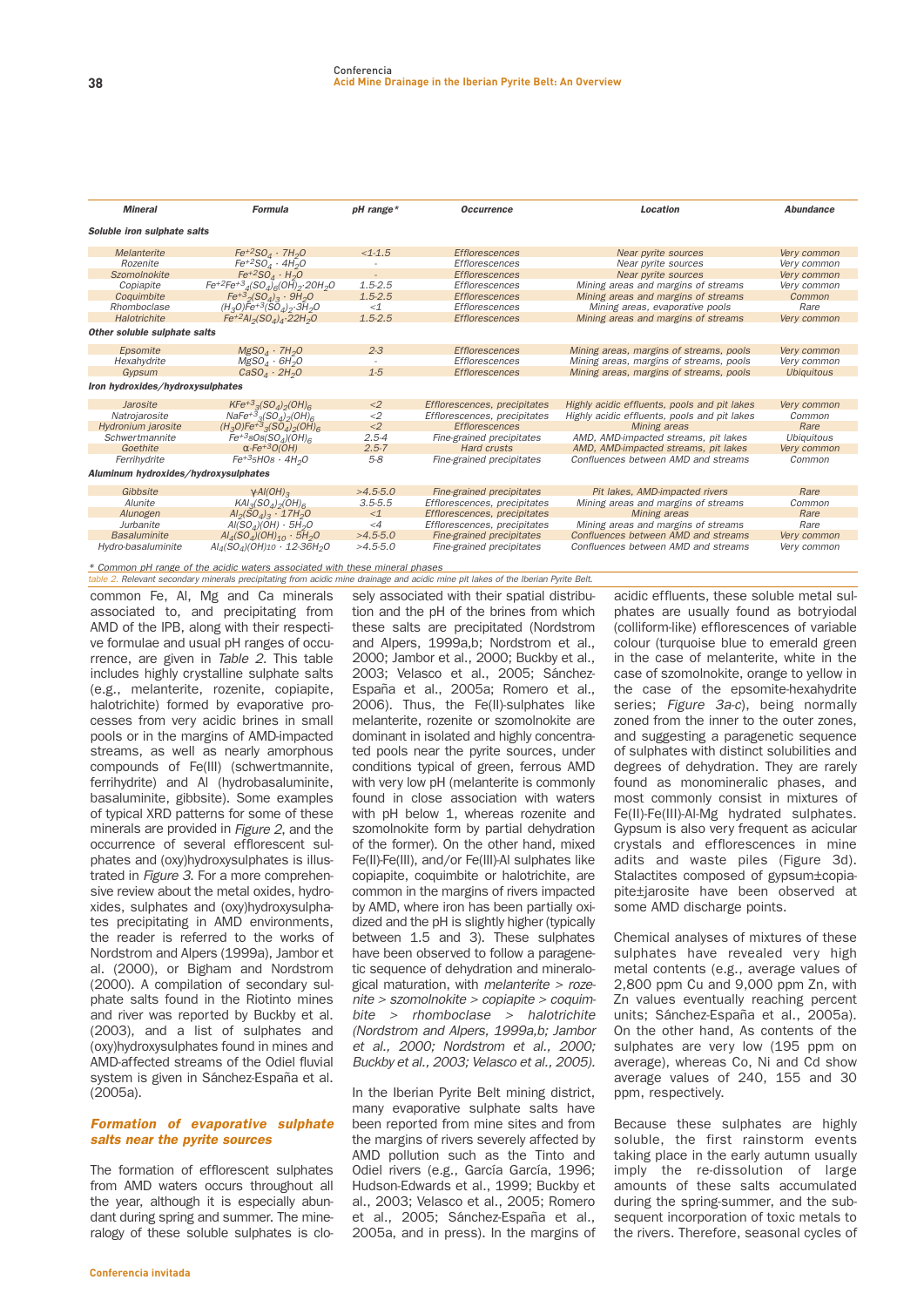

fig 3. Efflorescent sulphates and iron-aluminum (oxy)hydroxysulphates precipitating from AMD systems of the IPB: (a) Cu-rich melanterite, rozenite and szomolnokite forming from an acidic diseased in the Canadian complete i aña except (b) which is courtesy of Francisco Velasco Roldán.

**precipitation/re-dissolution of salts can seriously determine the water quality of AMD-impacted rivers. As an example, a seasonal pattern of background Cu and Zn values during the summer, followed by sharp increases in their concentrations during the first rainfalls in autumn, has been reported in rivers draining the IPB province (e.g., Tinto and Odiel rivers; Olías et al., 2004) and in many other mine districts (e.g., Alpers et al., 1994).**

#### The formation-dissolution-precipitation cycle of melanterite in pyrite piles

**The formation-dissolution-precipitation cycle of melanterite represents an important control of the aqueous composition of the acidic leachates draining pyrite piles. When oxygen and moisture are available, melanterite can be directly formed on the pyrite grain surfaces by the reaction:**

$$
FeS_{2(s)} + 3.5_2 + 8H_2O \rightarrow
$$
  
\n
$$
FeSO_4 \cdot 7H_2O_{(s)} + H_2SO_4
$$
 (9)

**This mineral can either persist if the ambient humidity conditions are appropriate, or be transformed to less hydrated forms of ferrous sulphate** such as rozenite (FeSO<sub>4</sub>·4H<sub>2</sub>O) or szomolnokite (FeSO<sub>4</sub>·H<sub>2</sub>O) or even mixed **Fe+2-Fe+3 salts like copiapite (Fe+2- Fe+3(SO4)(OH)2·20H2O) (Nordstrom and Alpers, 1999a,b; Frau, 2000), but regardless of the final mineral phase considered, these solids always store large amounts of Fe+2(±Zn±Cu), SO4 and acidity in solid form, which are readily released during flushing, thus originating very acidic and ferrous** **iron-rich water in the piles.**

**Apparently, the simple dissolution of melanterite through reaction (10) does not produce acid, unless coupled with oxidation of Fe(II) and hydrolysis/precipitation of a ferric iron hydroxide (11):**

$$
\text{FeSO}_4 \cdot 7\text{H}_2\text{O}_{(s)} \rightarrow
$$
  
 
$$
\text{Fe}^{+2} + \text{SO}_4^{-2} + 7\text{H}_2\text{O} \qquad (10)
$$

$$
FeSO_4 \cdot 7H_2O_{(s)} + 0.25 O_2 \rightarrow Fe(OH)_3 + SO_4^2 + 2H^+ + 4.5 H_2O \quad (11)
$$

**However, laboratory experiments carried out by Frau (2000) have demonstrated that the simple dissolution of melanterite is a fast acidity-producing mechanism without the participation of Fe+2 oxidation. This author explained the production of acidity by the coupled reactions of**  $Fe^{+2}$  hydrolysis (12) and the  $SO_4$ <sup>-2</sup>/HSO<sub>c</sub> **buffer system (13):**

$$
\begin{aligned} \text{Fe}(H_2O)_6^{+2} + H_2O &\Leftrightarrow \\ \text{Fe}(OH)(H_2O)_5^{+} + H_3O^{+} \qquad (12) \end{aligned}
$$

$$
SO_4^{-2} + H_2O \rightarrow HSO_4^- + OH^-
$$
 (13)

The acid  $Fe(H_2O)_6^{+2}$  ( $K_a = 10^{-9.5}$ ) is stronger  $\frac{1}{2}$  (K<sub>b</sub>=10<sup>-12.1</sup>; Stumm **and Morgan, 1996), so that the dissolution of melanterite is an acidity-generating process.**

**Once the acidic solutions emerge from the piles to the surface, flow downstream and accumulate in pools, the water is partly evaporated and therefore all solutes (including H+) are re-concentrated. If the Fe2+ and SO4-2 concentra-**

**tions reach the solubility product constant for melanterite, this mineral may precipitate from the solution through reaction (14) until chemical equilibrium is attained:**

$$
Fe^{+2} + SO_4^2 + 7H_2O \rightarrow
$$
  
\n
$$
FeSO_4 \cdot 7H_2O_{(s)}
$$
 (14)

**The presence and environmental significance of melanterite has been widely reported in the IPB mining district. For example, Buckby et al. (2003) reported the presence of melanterite in the banks of the Tinto river which had apparently precipitated from a highly acidic water (pH**≈**0.4) draining a pyritic waste pile. Velasco et al. (2005) have also reported melanterite and rozenite forming directly from pyrite oxidation in a dried pool adjacent to a pyrite pile in the San Miguel mine, although these authors did not include water analyses in their study. The role of these sulphate efflorescences in the storage and transport of trace elements in stream waters polluted by acid mine drainage in Peña del Hierro mine, has been also reported by Romero et al. (2006). More recently, Sánchez-España et al. (in press) have reported the occurrence of melanterite crystals directly formed in green pools of extremely acidic water (pH**≈**0.6) in San Telmo mine** (Figure 3b; Table 1)**. This acidic liquour was close to saturation with respect to melanterite, and its composition was found to be influenced by dissolution of this mineral.**

#### **Mineral phases controlling the solubility of Fe(III) and Al**

**Although magnesium and calcium are**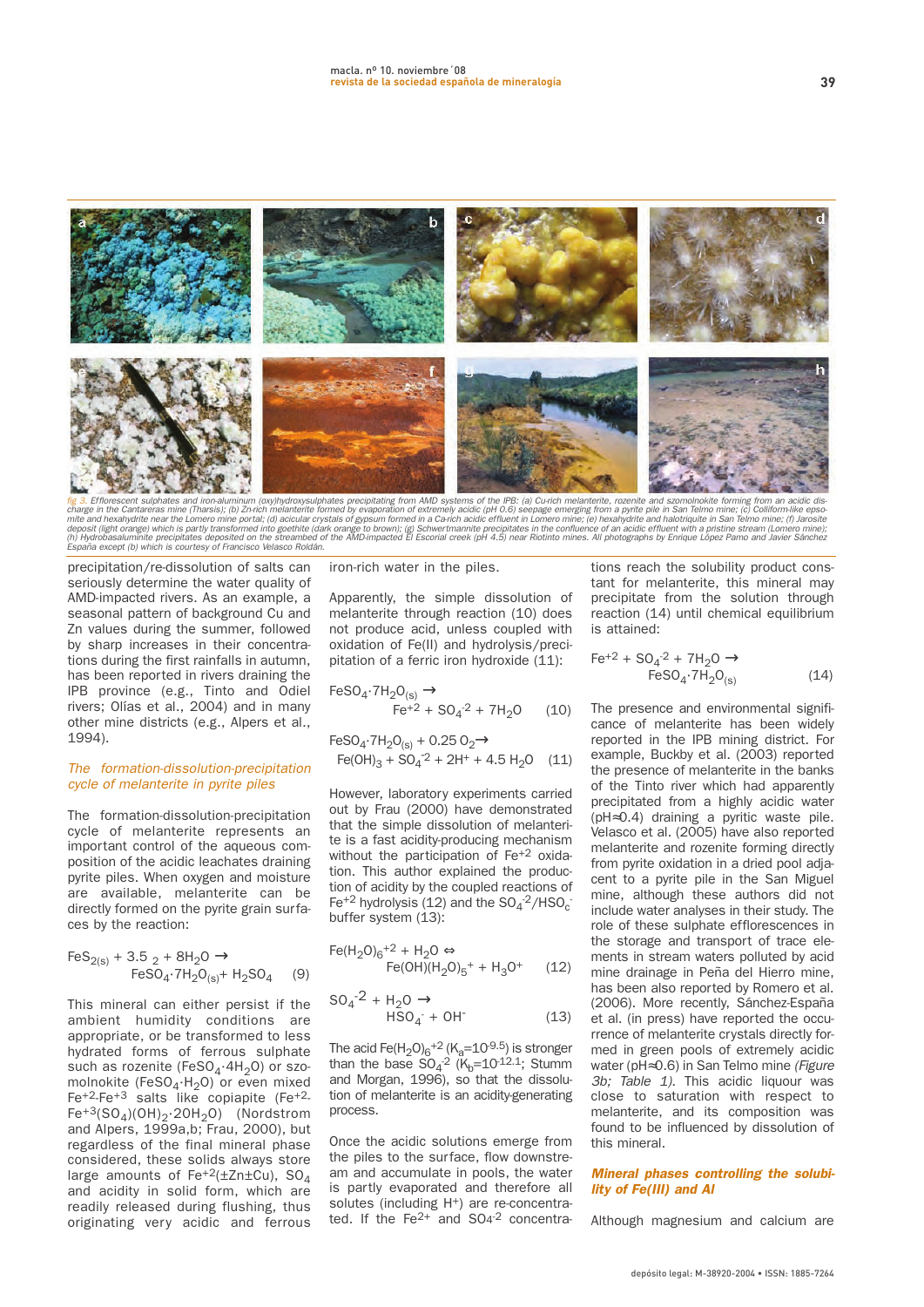**usually very abundant in most acidic effluents and pit lakes of the IPB, these elements are highly soluble and commonly behave conservatively, only precipitating as efflorescent sulphates (mostly as epsomite and gypsum, respectively) in evaporative pools or margins of acidic effluents and AMD-impacted rivers. Conversely, iron and aluminum are much less soluble and precipitate as the pH of the acidic discharges is increased. At pH values below 2, both iron and aluminum are chiefly dissolved, and these metals may only precipitate from highly concentrated brines from evaporative pools, where oversaturation of secondary sulphates (e.g., melanterite, copiapite, halotrichite, jarosite, alunogen) is eventually reached. As pH increases (for example, by partial neutralization during mixing with pristine streams), iron is hydrolyzed and precipitates at pH>2.2, whereas Al tends to be hydrolyzed at pH~4.5-5.0 (Nordstrom and Alpers, 1999a; Bigham and Nordstrom, 2000; Figure 3f-h). The formation of these mineral phases plays an important role in the geochemical evolution of the AMD and pit lakes, as discussed below.**

## Iron (oxy)hydroxysulphates

**The solid formed by precipitation of Fe(III) at pH 2.5-3.5 during mixing and neutralization of the AMD solutions of the IPB is usually schwertmannite (Sánchez-España et al., 2005a, 2006a,b, 2007b, 2008). This mineral is a poorly crystallized iron oxyhydroxysulphate whose formation from acid-sulphate waters is described as follows (Bigham et al., 1994, 1996; Bigham and Nordstrom, 2000):**

**8** Fe<sup>+3</sup> + SO<sub>4</sub><sup>-2</sup> + 14 H<sub>2</sub>O ⇔  $Fe_8O_8(SO_4)(OH)_4 + 22H^+$  (15)

**In addition to schwertmannite, some other minerals of Fe(III) have been recognized, with a close relation between their occurrence and the water pH** (Table 2)**. Jarosite is usually favoured to precipitate from very acidic solutions** (Figure 3f)**, normally at pH<2. Schwertmannite precipitates near the discharge points at pH 2.5- 3.5** (Figure 3g)**, whereas ferrihydrite usually forms in fluvial environments (as in the confluences between AMD and unpolluted rivers) at pH>5. These three minerals are meta-stable with respect to goethite, which is the most stable form of Fe(III) at low temperature (Bigham et al., 1996; Bigham and Nordstrom, 2000). Goethite can also precipitate from AMD, although its presence in the particulate fraction of AMD-impacted waters is very**



fig 4. Examples of iron terraces formed in mine drainage systems of the IPB: (a) Tintillo river (near Corta Atalaya, Riotinto<br>mines); (b) Perrunal creek (near La Zarza mine); (c) acidic effluent in the Filón Norte pit lake

**minor in relation to schwertmannite or ferrihydrite.**

**The chemical composition of schwertmannites analyzed in the IPB district** includes minor amounts of SiO<sub>2</sub> (0.4-**3.8 wt.%) and Al2O3 (0.7-3.0 wt.%), which suggests either (1) some silicate (clay) contamination of samples, and/or (2) some degree of sorption/coprecipitation of Si and Al onto the schwertmannite particles. Samples formed by titration of acid solutions in the laboratory** have shown SiO<sub>2</sub> contents of 0.4-1.5%, **which strengthens the second possibility. Average compositions of the analyzed Fe minerals also include significant trace element contents (e.g., 23-12770 ppm As, 80-4800 ppm Cu, 5-6230 ppm Zn, Sánchez-España et al., 2005a, 2006b). This suggests variable sorption of dissolved trace metals onto the schwertmannite, ferrihydrite and jarosite mineral surfaces.**

#### Iron terraces forming in AMD effluents

**An outstanding example of iron precipitation in AMD systems is the case of the iron terraces, which are unique geomicrobiological systems which can provide highly relevant information about the interaction between microbes and their surrounding aqueous environments** (Figure 4)**. These singular systems can represent, additionally, potential models for the study of ancient geological formations (e.g., banded iron formations, stromatoli-** **tes; Brake et al., 2002, 2004), having been also proposed as models for the cycling of iron on Mars (e.g., Fernández-Remolar et al., 2004). Geochemical, mineralogical, morphological and microbiological evidences obtained in the highly acidic and Ferich Tintillo river (Riotinto mines, Huelva; Sánchez-España et al., 2007b; Figures 1d and 4a) suggest that a number of organic and inorganic processes appear to control the formation and internal arrangement of these iron terraces** (Figure 4a)**. The photosyntetic production of dissolved oxygen by eukaryotic microorganisms (green algae, euglenophites and diatoms), and the iron-oxidising metabolism of acidophilic prokaryotes are critical factors for the formation of TIFs, whereas abiotic parameters such as water composition, flow rate and velocity, or stream channel geometry, also appear to be essential variables.**

#### Aluminum (oxy)hydroxysulphates

**If compared with the Fe(III) solids, the aluminum minerals formed at pH~4.5- 5.0 in the IPB mine sites are not so well characterized. These solids are nearly amorphous to XRD, although two broad reflections (near 7 and 20 o2**θ**) are usually recognized by XRD** (Figure 2)**.**

**This diffraction pattern, along with their chemical composition, suggest that these waite Al precipitates probably consist of poorly ordered hydroxysulpha-**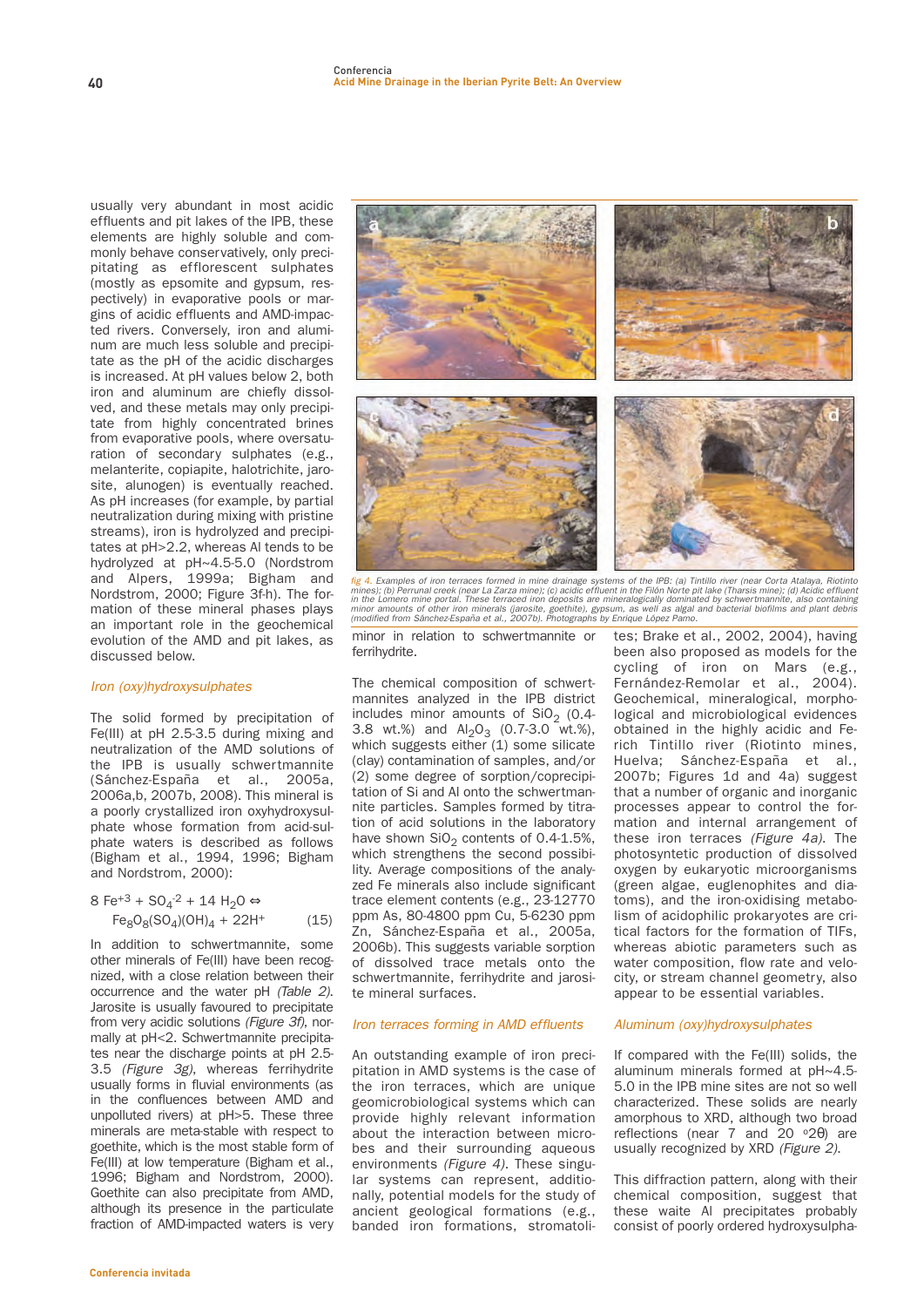**tes with composition intermediate between hydrobasaluminite and basaluminite (Figure 3h; see Bigham and Nordstrom (2000) and Sánchez-España et al. (2006b), and references cited therein). Alunite and aluminite have been also suggested to precipitate from waters with high concentrations of Al and sulphate (0.1M and 0.4M, respectively), although both minerals are rarely found as direct precipitates).**

**Hydrobasaluminite is metastable with respect to basaluminite, which forms by dehydration of the former. Basaluminite is a common Al hydroxysulphate in mine drainage environments, although it also tends to be transformed to alunite during maturation or heating (Bigham and Nordstrom, 2000). The hydrolysis of Al+3 to form hydrobasaluminite may be written as follows:**

 $4Al^{+3}$  + SO<sub>4</sub><sup>-2</sup> + 22-46 H<sub>2</sub>O ⇔  $\text{Al}_4(\text{SO}_4)(\text{OH})_{10} \cdot 12 - 36\text{H}_2\text{O} + 10 \text{H}^+$  (16)

**The formation of this mineral during neutralization of AMD can also imply a significant removal (by sorption) of toxic trace elements (e.g., Cu, Cr, Zn, U, etc.) from the aqueous phase (Sánchez-España et al., 2006b).**

#### **Natural attenuation of metal concentrations due to metal precipitation and sorption**

**Downstream from the sources, the geochemical evolution of AMD is usually controlled by** (1) **oxidation of Fe(II) to Fe(III),** (2) **progressive pH increase and dilution of metal concentrations by mixing with pristine waters,** (3) **hydrolysis and precipitation of different metal cations (e.g., Fe+3, Al+3) as pH increases, and** (4) **sorption of different trace elements (As, Pb, Cr, Cu, Zn, Mn, Cd) onto the solid surfaces of precipitated metal hydroxides/hydroxysulphates. The pH-dependent sequences of precipitation and sorption are very similar and follow the order:** 

 $Fe(III) > Pb > Al > Cu > Zn > Fe(II) > Cd$ **(Dzombak and Morel, 1990; Nordstrom and Alpers, 1999a). The overall result of these processes represents a mechanism of natural attenuation, as has been shown in AMD-impacted rivers of the IPB (Sánchez-España et al., 2005b, 2006a, 2007a, 2008).** 

**As an example of this self-mitigating capacity, the graphs provided in** Figure 5 **show the spatial evolution of metal loadings in an acidic effluent emerging from a waste-pile in Tharsis mine (Sánchez-España et al., 2005b). This**

**effluent emerged with a pH of 2.2, and subsequently converged with a number of small creeks of unpolluted water, thus provoking a slight but progressive pH increase from around 2 to values close to 5. This pH increase allowed the precipitation of Fe(III) (mostly schwertmannite) during the first 11 km of the AMD course (pH<3), and of Fe(III) and Al compounds (Al as amorphous hydro-basaluminite) during the next 9 kms of the stream course (pH 3-5). The evolution shows that the precipitation of Fe(III) resulted in a strong decrease of the total iron loading to around a tenth of its initial content at only 10 km from the source. The precipitation of Al compounds in the last reach also accounted for an important loss of the Al loading. Interestingly, both the Fe and Al solids acted as efficient sorbents for a number of trace elements. Arsenic (present mainly as HAsO4 -2 species, as suggested by geochemical modelling with PHREEQC) showed a strong tendency to be adsorbed by the ferric iron colloids at low pH (<3), having been totally removed from the water at less than 10 km from the discharge point. Other trace metals such as Cr(VI)** (mainly present as HCrO<sub>4</sub><sup>-</sup>), was **significantly sorpted onto the Al compounds formed at pH~4.5-5, also implying a total scavenging of this toxic element at 20 km from the source. Finally, divalent metal cations like Cu+2, Zn+2 and Mn+2 behaved conservatively until pH~5, and then, they were only slightly removed by sorption onto the Al minerals during the final reach.**

**Such metal scavenging may imply important water quality improvements at a basin scale. For example, it has been estimated that only 1% of the total Fe and As dissolved load and around 20-40% of the total** Al, Mn, Cu, Zn, Cd, Pb and SO<sub>4</sub> dissolved **load initially released from the mine sites, was transferred from the Odiel river basin (including more than 25 studied mines) to the Huelva estuary in 2003 (although this still represented very high metal fluxes; Sánchez-España et al., 2005a). Most of the iron and arsenic load seems to remain in solid form near the pyrite sources within the mines, mainly in ochreous Fe(III) precipitates covering the stream channel, whereas the rest of metal cations (Al, Cu, Zn, Mn) migrate further downstream.**





#### **CONCLUSIONS**

**The microbially-catalyzed oxidation of pyrite and other sulphides present in piles, tailings, pits, shafts and galleries of the presently abandoned mines of the Iberian Pyrite Belt, generates an important volume of highly acidic and metal-polluted water which drains the mining areas and transport this acidity and metal content to streams, rivers and dumps, thus provoking and important environmental damage as regards to the water quality of the water resources. The singular chemical composition of the acidic mine waters, dominated by a low pH and high concentrations of sulphate and metals (especially Fe and Al), gives rise to a number of**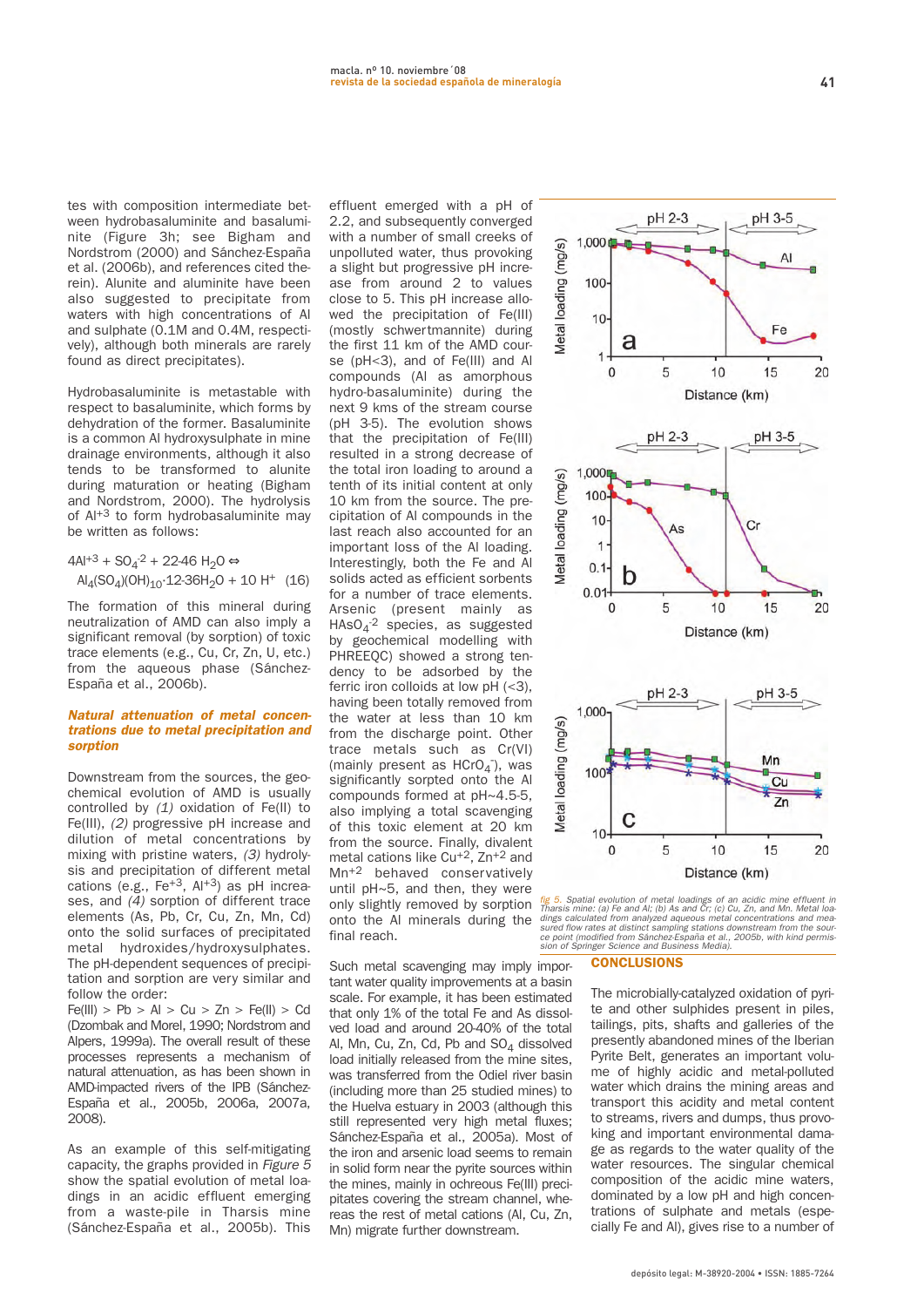**characteristic mineral phases that precipitate downstream from the discharge points as the acidic waters are neutralized by mixing with pristine waters (e.g., schwertmannite at pH>2.5, hydrobasaluminite at pH>4.5) and/or by evaporation in the margins of streams or in pools (e.g., eflorescent sulphate salts like melanterite, rozenite, epsomite, hexahydrite, coquimbite, halotrichite, copiapite, etc.). The iron and aluminum precipitates usually sorb trace metals and are thus responsible for a certain degree of natural attenuation, although this self-mitigating mechanism can be reversible and the trace metals may be released to the solution phase as the mineral phases are mineralogically matured (e.g., transformed to more stable phases). The sulphate salts are also temporal sinks of acidity and metals (especially Fe, Al, Cu and Zn), but these elements are readily re-incorporated to the aqueous phase due to redissolution of these sulphates during rainstorm events. The problem of acid mine drainage in the IPB is of regional scale, and any attempt to mitigate or attenuate its environmental impact should be afforded by all the government authorities involved in decision making and environmental quality regulation.**

## ACKNOWLEDGEMENT

**I wish to thank Dr. Isabel González for her kind invitation to present this communication to the workshop organized by the University of Seville. The content of this paper has benefitted from data partly or totally obtained during the course of several research projects funded by IGME.**

## **REFERENCES**

**Achterberg, E.P., Herzl, V.M.C., Braungardt, C.B., Millward, G.E. (2003): Metal behaviour in an estuary polluted by acid mine drainage: the role of particulate matter. Environmental Pollution, 121, 283-292.**

**Aguilera, A., Manrubia, S.C., Gómez, F., Rodríguez, N., Amils, R. (2006): Eukar yotic community distribution and its relationship to water physicochemical parameters in an extremely acidic environment, Río Tinto (Southwestern Spain). App Environ Microbiology, 72-8, 5325-5330.**

**Alpers, C.N., Nordstrom, D.K., Thompson, J.M. (1994): Seasonal variations of Zn/Cu ratios in acid mine water from Iron Mountain, California. In: Environmental Geochemistry of sulphide oxidation (CN Alpers, Blowes DW, eds.). Am Chem Soc Symp Ser, 550, 324-344.**

**Bigham, J.M., Carlson, L., Murad, E. (1994): Schwertmannite, a new iron oxyhydroxysulphate from Pyhäsalmi, Finland, and** **other localities. Mineral. Mag., 58, 641- 648.**

**\_ , Schwertmann, U., Traina, S.J., Winland, R.L., Wolf, M. (1996): Schwertmannite and the chemical modeling of iron in acid sulfate waters. Geochim. Cosmochim. Acta, 60, 2111-2121.**

**\_ , Nordstrom, D.K. (2000): Iron and Aluminum Hydroxysulfates from Acid Sulfate Waters. In Sulfate Minerals: Crystallography, Geochemistry, and Environmental Significance (Alpers, C.N., Jambor, J.L., Nordstrom, D.K. (Eds.). Reviews in Mineralogy & Geochemistry, 40, 351-403.**

**Braungardt, C.B., Achterberg, E.P., Elbaz-Poulichet, F., Morley, N.H. (2003): Metal geochemistry in a mine-polluted estuarine system in Spain. Appl. Geochem., 18, 1757-1771.**

**Brake, S.S., Hasiotis, S.T., Dannelly, H.K., Connors, K.A. (2002): Eukaryotic stromatolite builders in acid mine drainage: Implications for Precambrian iron and oxygenation of the atmosphere?. Geology, 30, 599–602.**

**\_ , Hasiotis, S.T., and Dannelly, H.K. (2004): Diatoms in Acid Mine Drainage and their role in the formation of iron-rich stromatolites. Geomicrobiology Journal, 21, 331–340.**

**Buckby, T., Black, S., Coleman, M.L., Hodson, M.E. (2003): Fe-sulphate-rich evaporative mineral precipitates from the Río Tinto, southwest Spain. Mineral. Mag., 67, 263-278.**

**Cossa, D., Elbaz-Poulichet, F., Nieto, J. M. (2001): Mercury in the Tinto-Odiel Estuarine System (Gulf of Cádiz, Spain): Sources and Dispersion. Aquat. Geochem., 7, 1–12.**

**Davis Jr., R.A., Welty, A.T., Borrego, J., Morales, J.A., Pendon, J.G., Ryan, J.G. (2000): Rio Tinto estuary (Spain): 5000 years of pollution. Environ. Geol., 39, 1107-1116.**

**Dzombak, D.A., Morel, F.M.M. (1990): Surface complexation modeling-hydrous ferric oxide: John Wiley and Sons, 393 pp.**

**Druschel, G.K., Baker, B.J., Gihring, T.M., Banfield, J.F. (2004): Acid mine drainage biogeochemistry at Iron Mountain, California. Geochem Transactions, 5-2, 13- 32.**

**Edwards, K.J., Gihring, T.M., Banfield, J.F. (1999): Seasonal variations in microbial populations and environmental conditions at an extreme acid mine drainage environment. Appl Environ Microbiol, 65, 3627- 3632.**

**\_ , Bond, P.L., Gihring, T.M., Banfield, J.F. (2000): An archaeal Fe-oxidizing extreme acidophile important in acid mine drainage. Science, 287, 1796-1799.**

**\_ , Schrenk, M.O., Hamers, R., Banfield, J.F. (1998): Microbial oxidation of pyrite: Experiments using microorganisms from an extreme acidic environment. Am Mineral, 83, 1444-1453.**

**Elbaz-Poulichet, F., Morley, N.H., Cruzado, A., Velasquez, Z., Achterberg, E.P., Braungardt, C.B. (1999): Trace metal and nutrient distribution in an extremely low pH(2.5) river-estuarine system, the Ria of Huelva (South-West Spain). Sci. Total Environ., 227, 73-83.**

**Ehrlich, H.L. (2002): Geomicrobiology. 4th Ed. (Marcel Dekker, New York).**

**Fernández-Remolar, D., Gómez-Elvira, J., Gómez, F., Sebastian, E., Martiin, J., Manfredi, J.A., Torres, J., González Kesler, C., and Amils, R. (2004): The Tinto River, an extreme acidic environment under control of iron, as an analog of the Terra Meridiani hematite site of Mars. Planetary and Space Science, 52, 239–248.**

**Frau, F. (2000): The formation-dissolutionprecipitation cycle of melanterite at the abandoned pyrite mine of Genna Luas in Sardinia, Italy: environmental implications. Mineral Mag, 64, 995-1006.**

**García García, G. (1996): The Rio Tinto Mines, Huelva, Spain. Mineral Rec., 27, 275–285.**

**Garrels, R.M. & Thompson, M.E. (1960): Oxidation of pyrite by iron sulphate solutions. Am J Sci, 258A, 57-67.**

**Gehrke, T., Hallmann, R., Sand, W. (1995): Importance of exopolymers from Thiobacillus ferrooxidans and Leptospirillum ferrooxidans for bioleaching. (In T. Vargas, C.A. Jerez, K.V. Wiertz & H. Toledo (Eds.) Biohydrometallurgical Processing, vol I, (pp. 1-11), Universidad de Chile, Santiago.)**

**González-Toril, E., Llobet-Brossa, E., Casamayor, E.O., Amann, R., Amils, R. (2003): Microbial ecology of an extreme acidic environment, the Tinto River. Appl Environ Microbiol, 6, 4853-4865.**

**Hudson-Edwards, K., Schell, C., Macklin, M.G. (1999): Mineralogy and geochemistry of alluvium contaminated by metal mining in the Río Tinto area, southwest Spain. Appl. Geochem., 14, 1015-1030.**

**Jambor, J.L., Nordstrom, D.K., Alpers, C.N. (2000): Metal-sulfate salts from sulfide mineral oxidation. In Sulfate Minerals. Alpers, C.N., Jambor, J.L., Nordstrom, D.K (eds), Reviews in Mineralogy and Geochemistry, 40-6, 303-350.**

**Johnson, D.B. (2006): Biohydrometallurgy and the environment: Intimate and important interplay. Hydrometallurgy, 83, 153- 166.**

**López-Archilla, A.I. & Amils, R. (1999): A comparative ecological study of two acidic rivers in southwestern Spain. Microbial Ecol, 38, 146-156.**